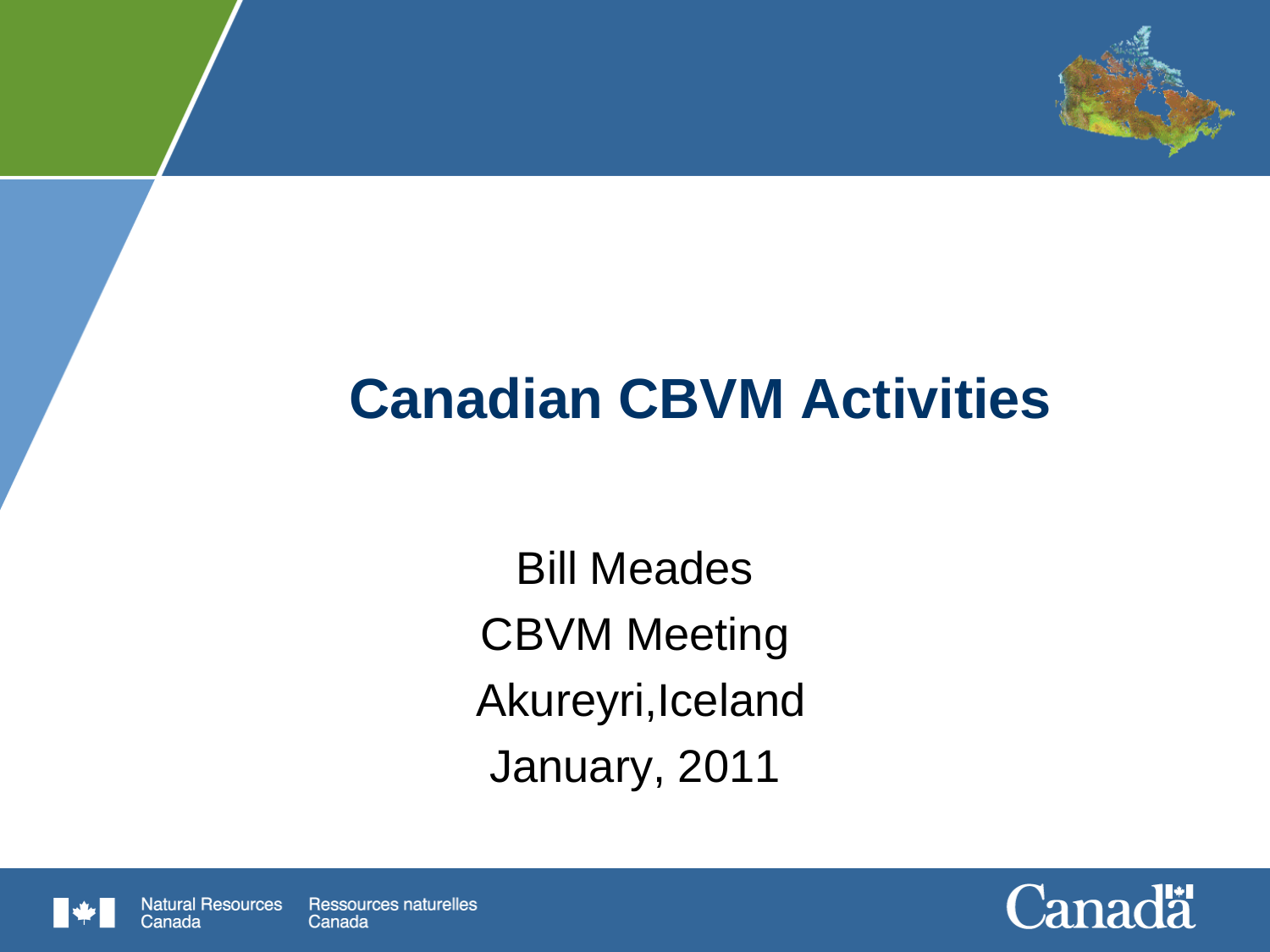# **Background**

- **Prototype Maps NW British Columbia and** Quebec
- Parallel CBVM Legend Development through linkage to Canadian National Vegetation Classification hierarchy.



`.anada

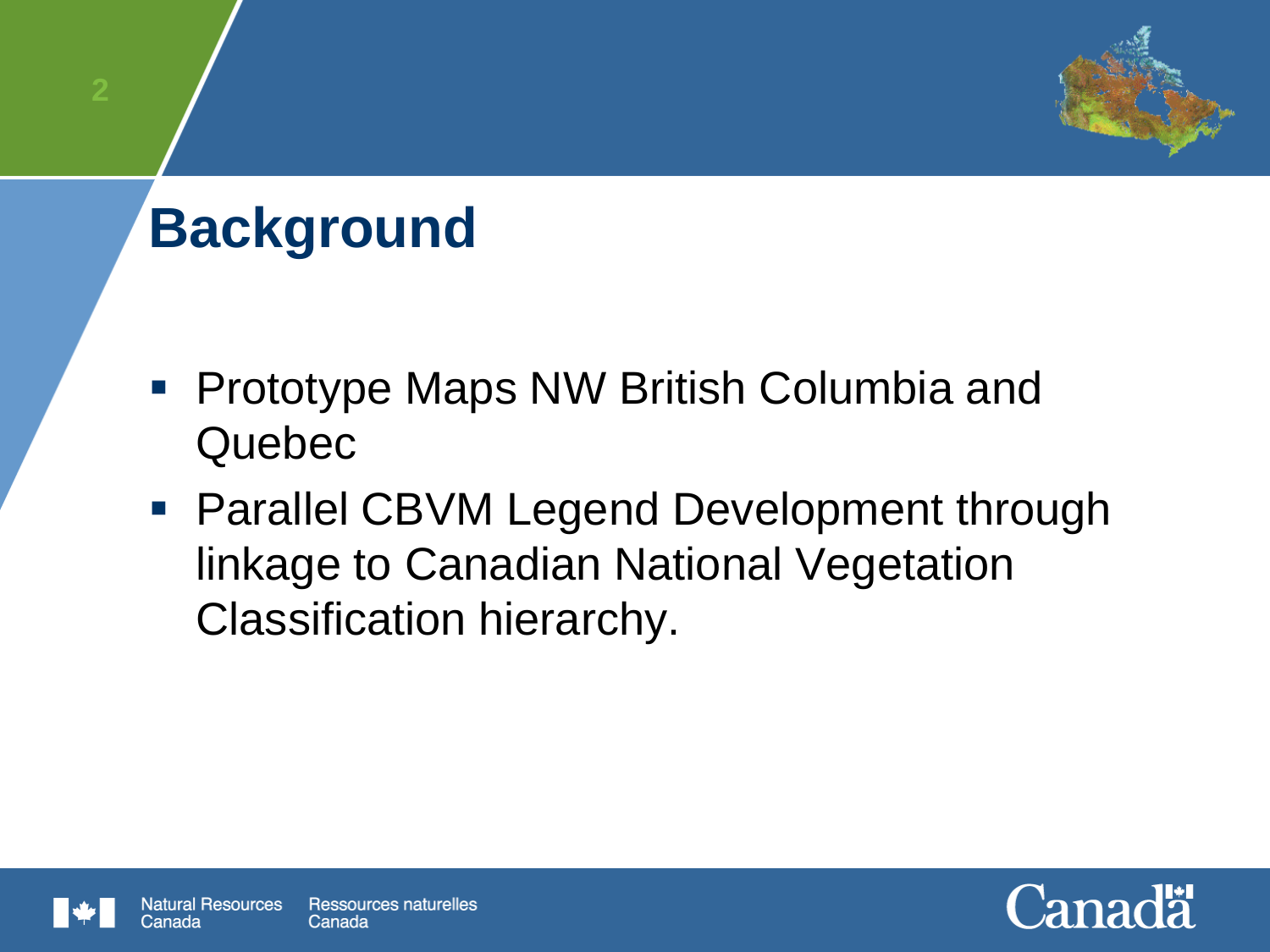# **CNVC Hierarchy**





Canada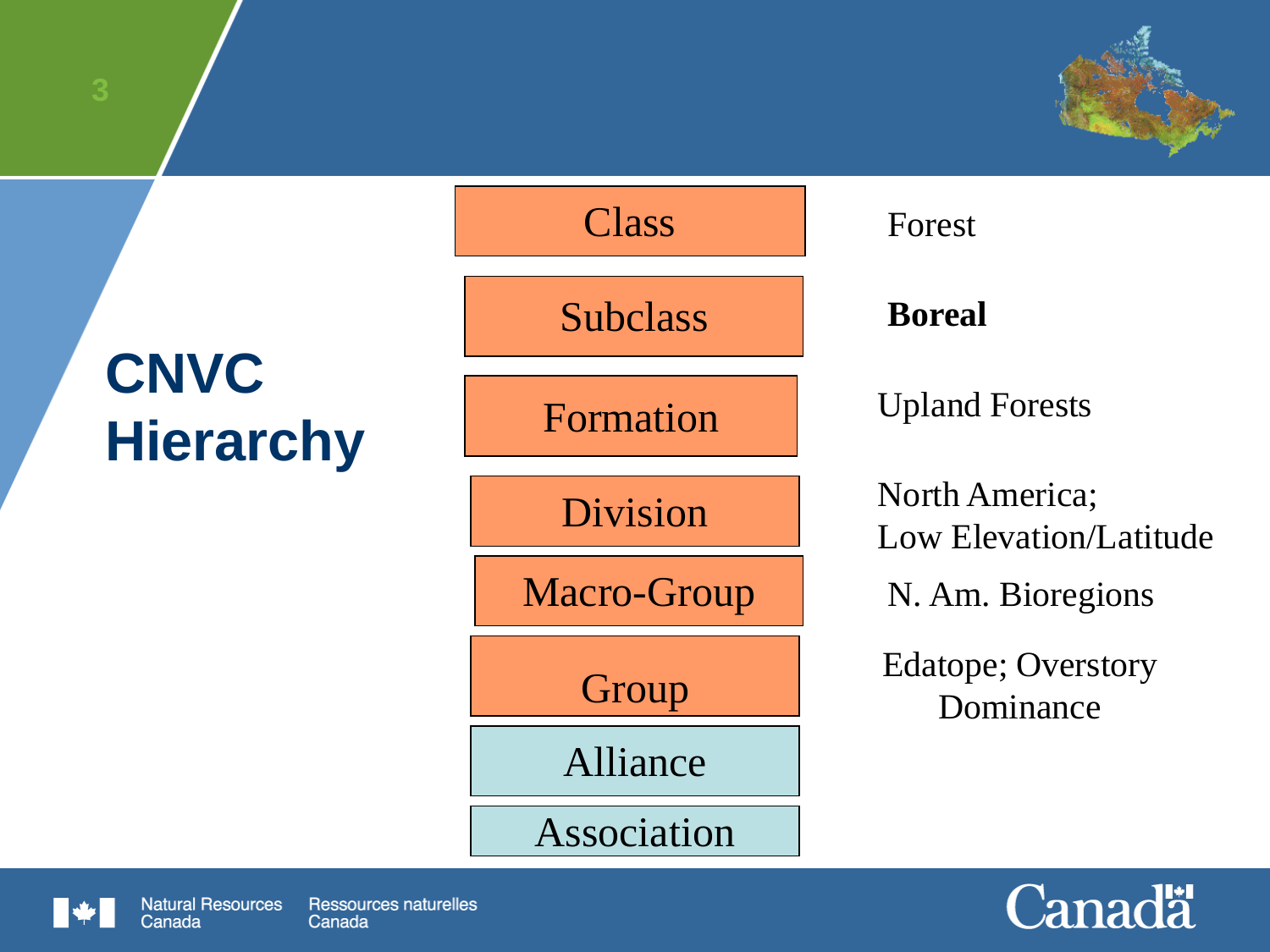### *CNVC: N. Am. Boreal Forests – Macro-groups*

#### N. American Boreal Forests / Woodlands





**Natural Resources** Ressources naturelles Canada

Canada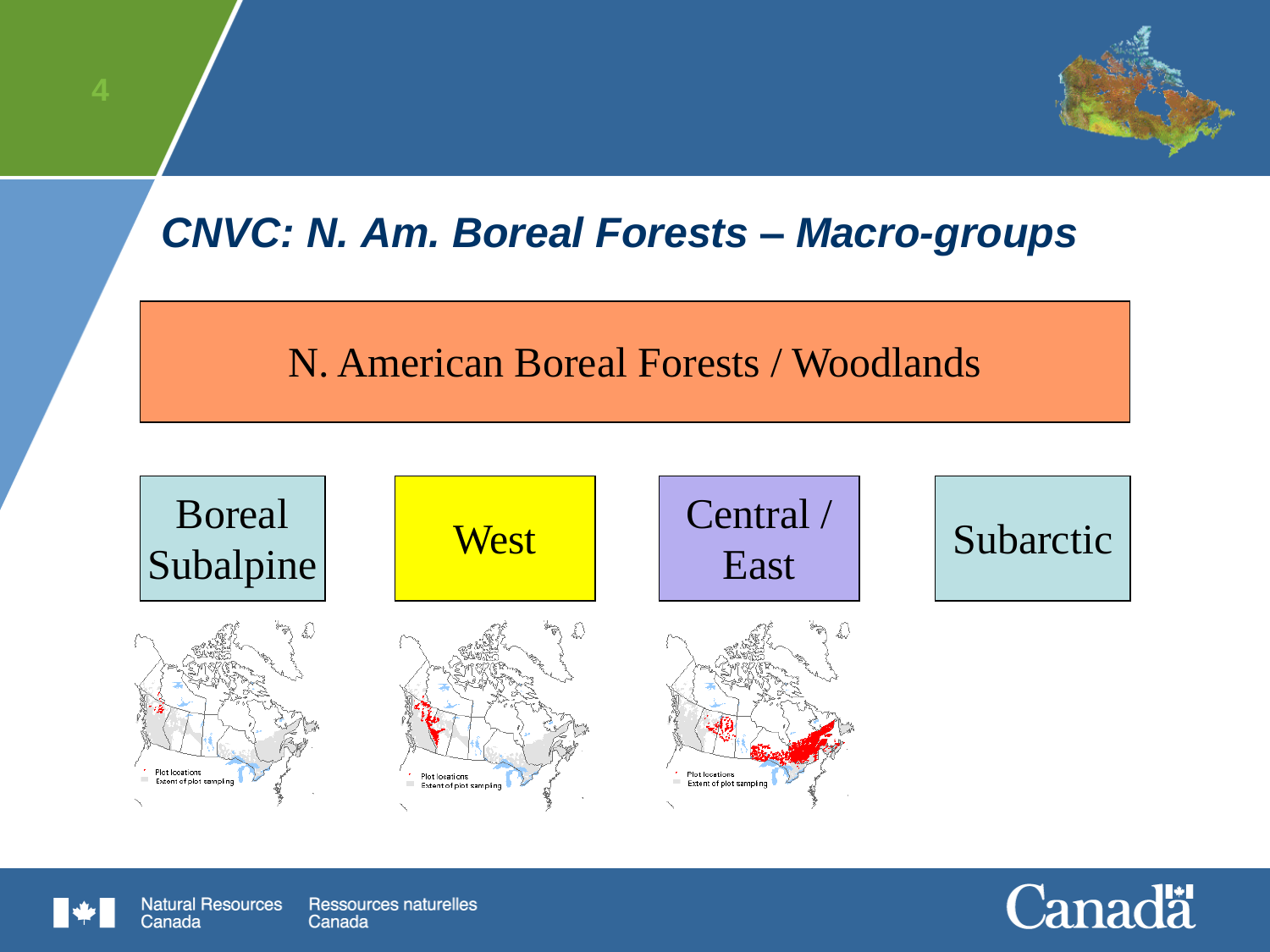

#### *CNVC: W.N.Am Boreal Forests – Groups*

W. N. Am. Boreal<br>Forests / Woodlands

**Very Dry-Dry; Poor**: *Pinus contorta*

**Dry-Mesic; Meso**: *Populus trem, Pinus contorta, Picea glauca, Abies lasiocarpa*

**Moist; Rich**: *Populus tremuloides, Pinus contorta, Picea glauca, Abies lasiocarpa*

**Poor**: *Picea mariana (Pinus contorta, Picea glauca)*







Canada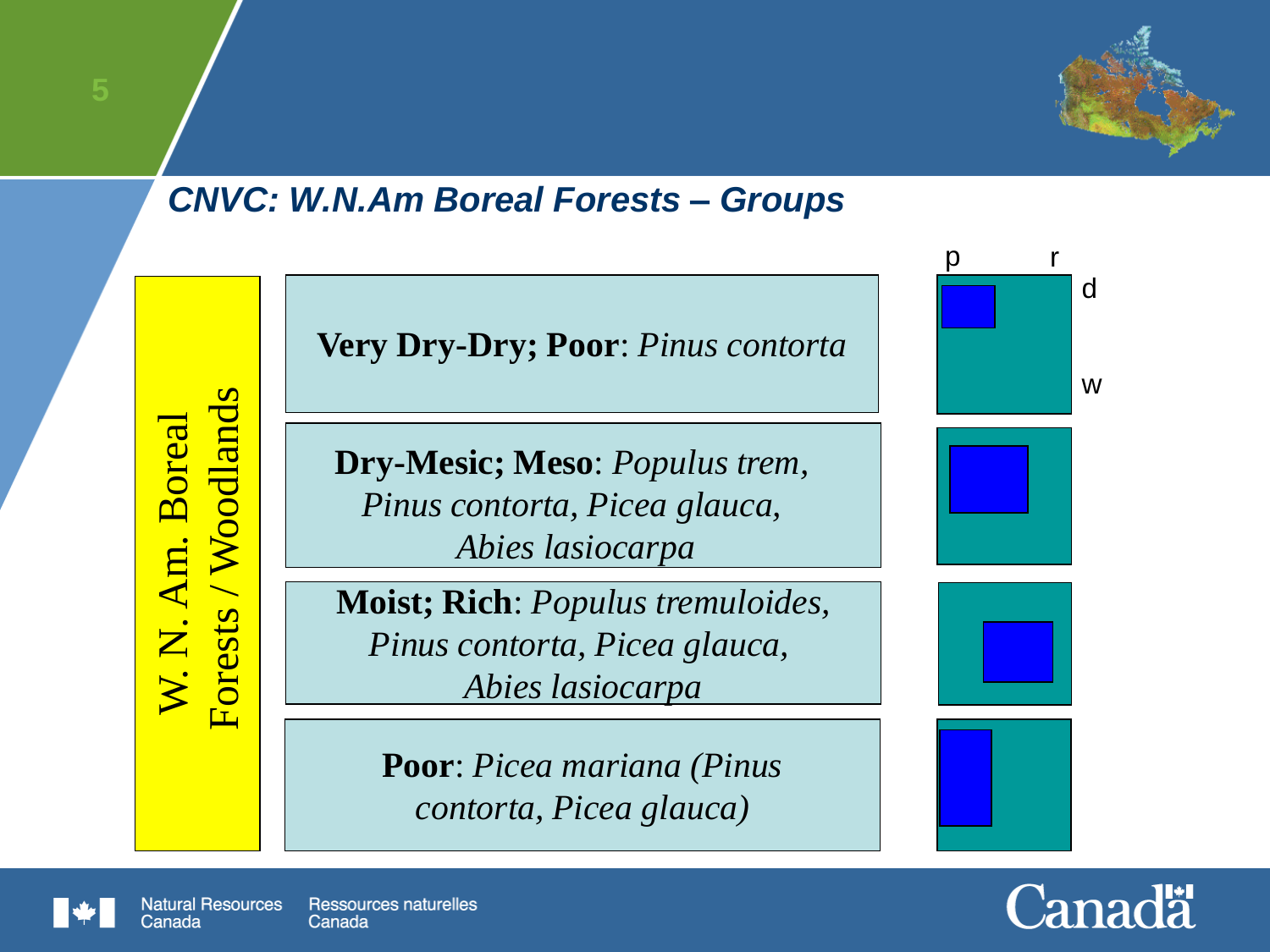

## **International Legend Hierarchy**

- Level 4: *Geographic variants and bioclimatic variants of dominant species*
- Will probably correspond to some combination of CNVC boreal Macrogroups / Groups:
	- Western Boreal and Foothills Forests and Woodlands (YK, SW NWT, BC, AB) Lodgepole Pine (White Spruce)
	- Central Boreal Forests and Woodlands (eastern AB to NW Ontario, incl. southeastern and south-central NWT) Jack Pine; Black Spruce (Paper Birch, Alaska Paper Birch)
	- **Eastern Boreal Forests and Woodlands (NW Ontario to** Maritimes and Nfld) Jack Pine; Black Spruce; Balsam

Fir/White Birch